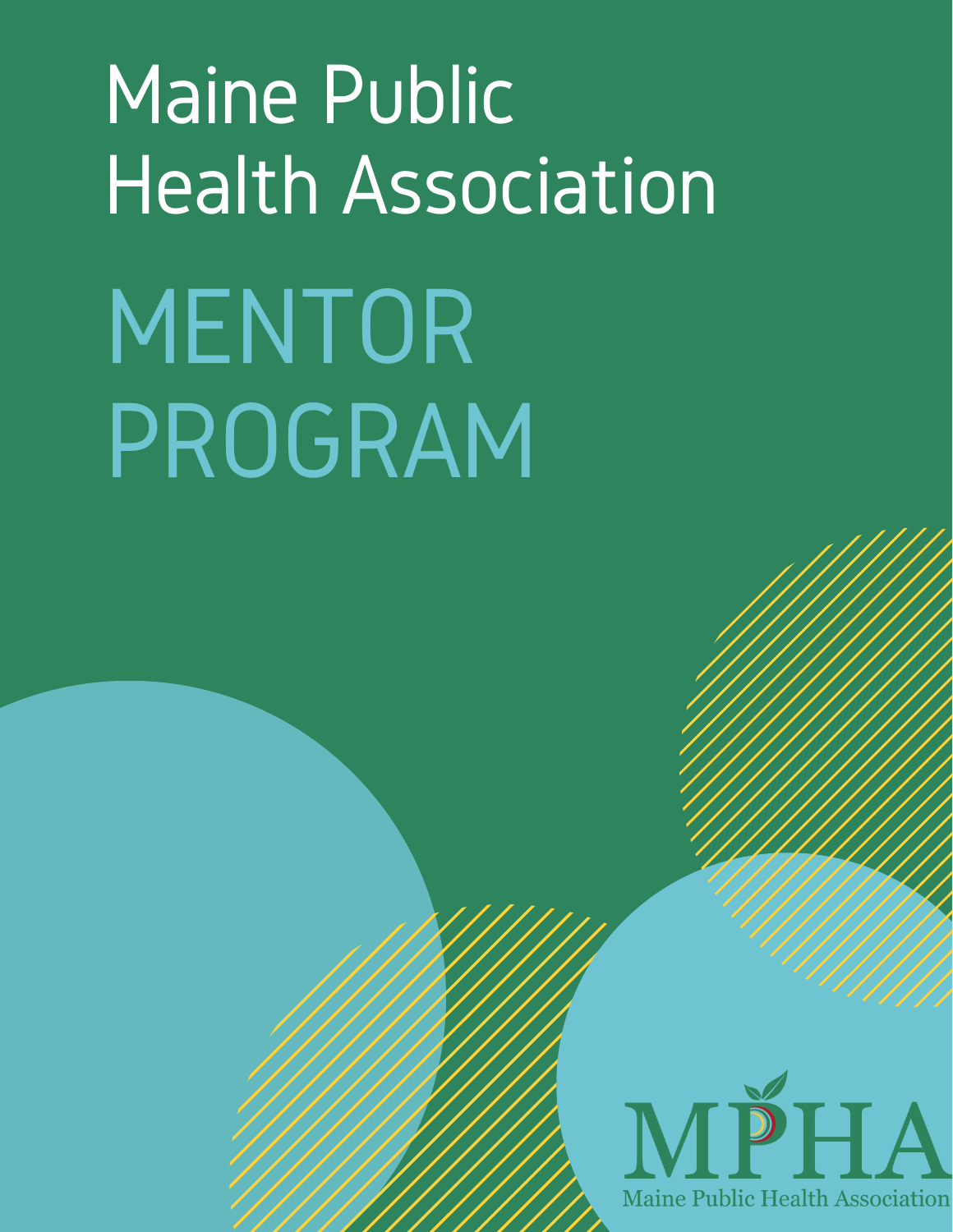### MPHA MENTOR PROGRAM

The Maine Public Health Association (MPHA) is the state's oldest, largest, and most diverse association for public health professionals. We represent more than 500 individual members and 40 organizations across the state. As a statewide nonprofit association, we advocate, act, and advise on critical public health challenges, aiming to improve the policies, systems, and environments that underlie health inequities – but which also have potential to improve health outcomes for all people in Maine. We are not tied to a national agenda, which means we are responsive to the needs of Maine's communities, and we take that responsibility seriously.

The mission of MPHA is to improve and sustain the health and well-being of all people in Maine through health promotion, disease prevention, and the advancement of health equity. MPHA is a statewide, non-profit membership organization that promotes a healthy Maine through advocacy, education, community connection, and coalitionbuilding. MPHA implements the following strategies to achieve its mission:

- Provide leadership in public health;
- Advance local, state and federal public health policy;
- Promote and provide public health training and education; and
- Recognize model programs and public health leaders in Maine.

Maine Public Health Association's Mentor Program is an opportunity for MPHA members to grow professionally through skill attainment, knowledge building, and networking, while strengthening the overall public health workforce in Maine. Each cohort of mentors and mentees participates for one year, with a call for applications in October, and the program beginning the following January and running through December of that year.

The goals of MPHA's Mentor Program are to:

- ·Enhance the skills and knowledge of public health students and early career professionals;
- ·Provide learning and networking opportunities for mentors and mentees to enrich their relationships and learning; and
- ·Strengthen the public health workforce.

Mentoring IS: a commitment, being open minded, sharing an experience, improving communication skills, increasing networking opportunities, strengthening professional skills, and expanding one's learning.

Mentoring IS NOT: a guarantee of a job, internship or job recommendation, therapy, supervision, tutoring, effortless.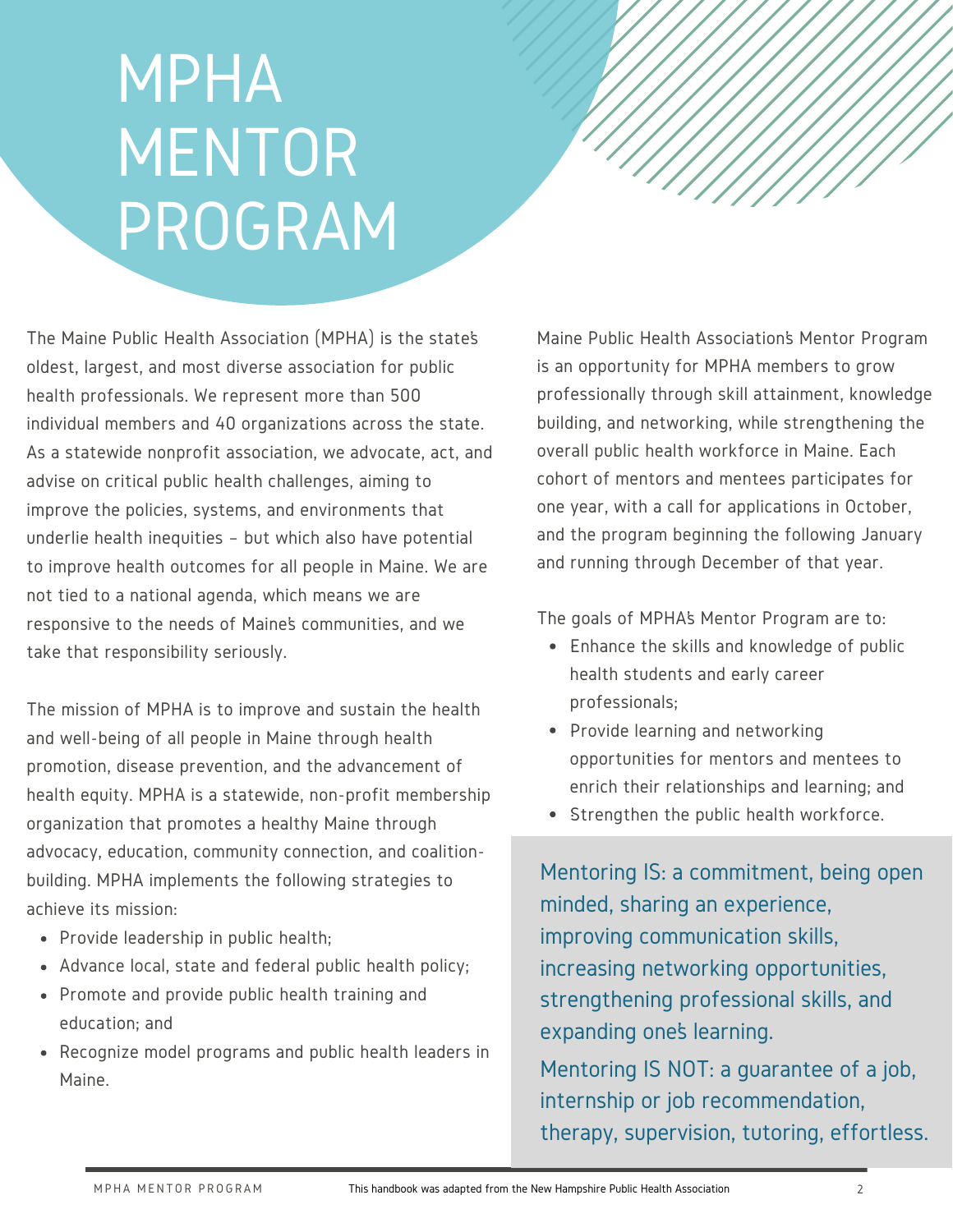# MPHA MENTOR PROGRAM

### Application Process

Public health professionals interested in serving as mentors must complete an application describing their educational background, career experience, public health topics of expertise, and skills they are interested in sharing as a mentor.

Public health students and early career professionals seeking a mentoring experience must complete an application describing their educational background, career experience (if any), professional goals, public health topics they want to learn about/are interested in and skills they are seeking mentoring on.

All applications must be submitted to MPHA by the designated date for the matching process. Applications can be found on our website.

### Matching Process

Each mentor is assigned 1 mentee unless they indicate preference for more than 1 mentee. Mentors and mentees will be matched based on their applications, with a goal to align shared public health topics of interest and skill assistance. MPHA works to create the best possible matches.

### Program Evaluations

Each Mentor Program participant will be asked to complete an evaluation at the half way point and end of the mentoring period to enable MPHA to obtain feedback and make improvements to the Mentor Program.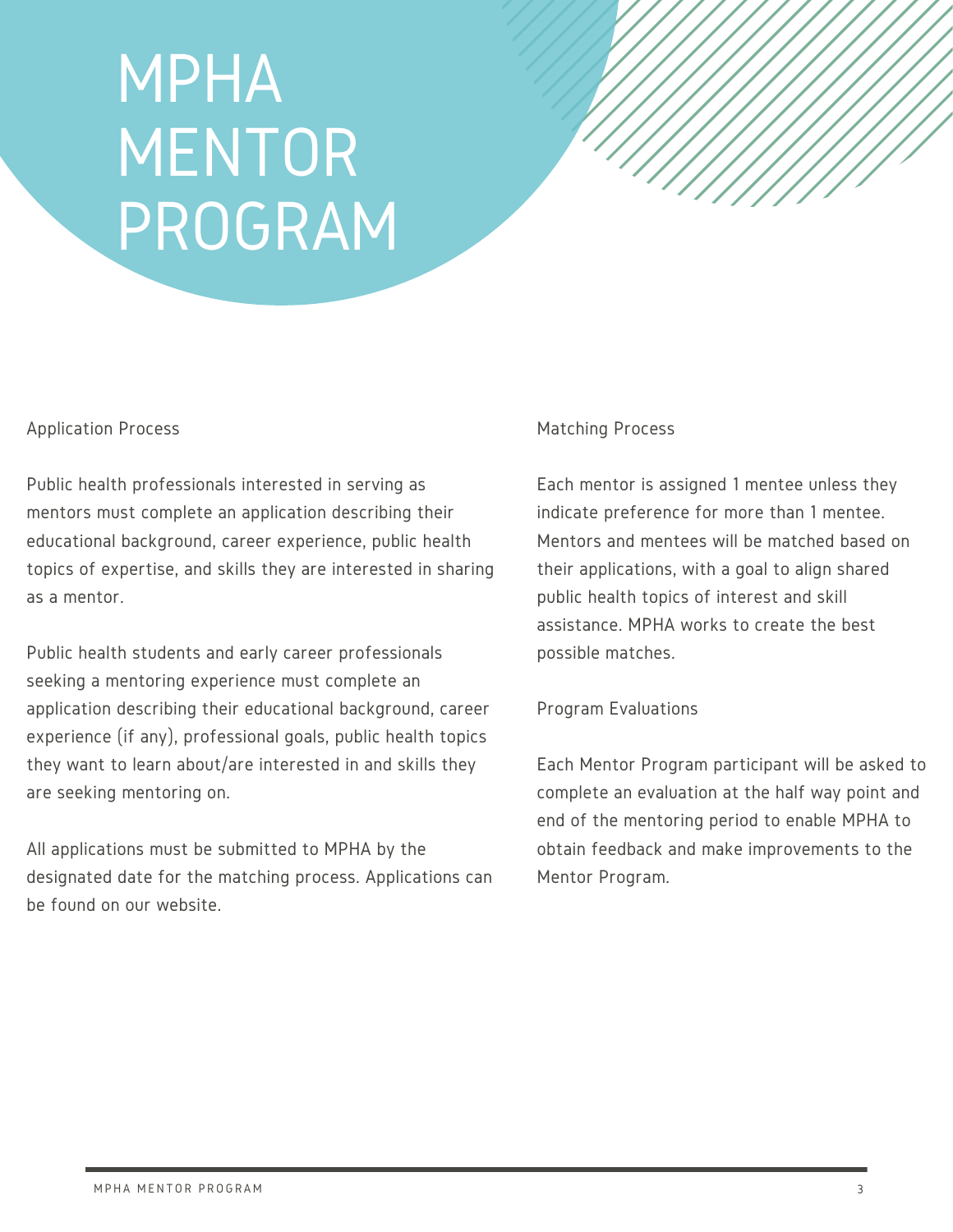### MENTOR **OVERVIEW**

### Mentor Qualifications

Mentors are required to have at least 5 years of experience in public health or a related field. Mentors must be current members of MPHA (or willing to become a member by the start of the program) and remain in good standing throughout the duration of the Mentor Program.

### Mentor Expectations

- ·Fully engage with the mentee in a professional manner
- ·Establish goals and meeting expectations with their mentee
- ·Serve as a role model, informal advisor, and resource
- ·Offer constructive feedback in a positive manner
- ·Communicate openly and honestly
- ·Attend all Mentor Program events
- ·Complete evaluations upon request by MPHA
- ·Contact the MPHA Membership Manager with questions or concerns

### Benefits to Mentor

- ·Contribute to the professional development of Maine's public health workforce
- ·Improve communication and advising skills
- ·Develop mentoring skills
- ·Educate mentees about respective fields of work
- ·Share experiences, skills, and expertise
- ·Expand professional networks
- ·Acquire fresh enthusiasm for own professional career

Guidelines and Tips for Mentors

- Provide advice and suggestions regarding career development and opportunities within the public health field
- Encourage mentee to take initiative in the relationship
- Offer advice regarding educational and/or career goals
- Provide options and supports, but not necessarily solutions
- Share applicable experiences
- Foster an environment of mutual trust, open communication and respect
- Facilitate learning
- Acknowledge mentee's contributions and progress toward goals
- Give specific and simple feedback, respectfully
- Encourage questions from the mentee
- Understand what the mentee would like to discuss
- Response to messages from the mentee within 48 hours
- Keep it positive and professional
- Respect the mentee's time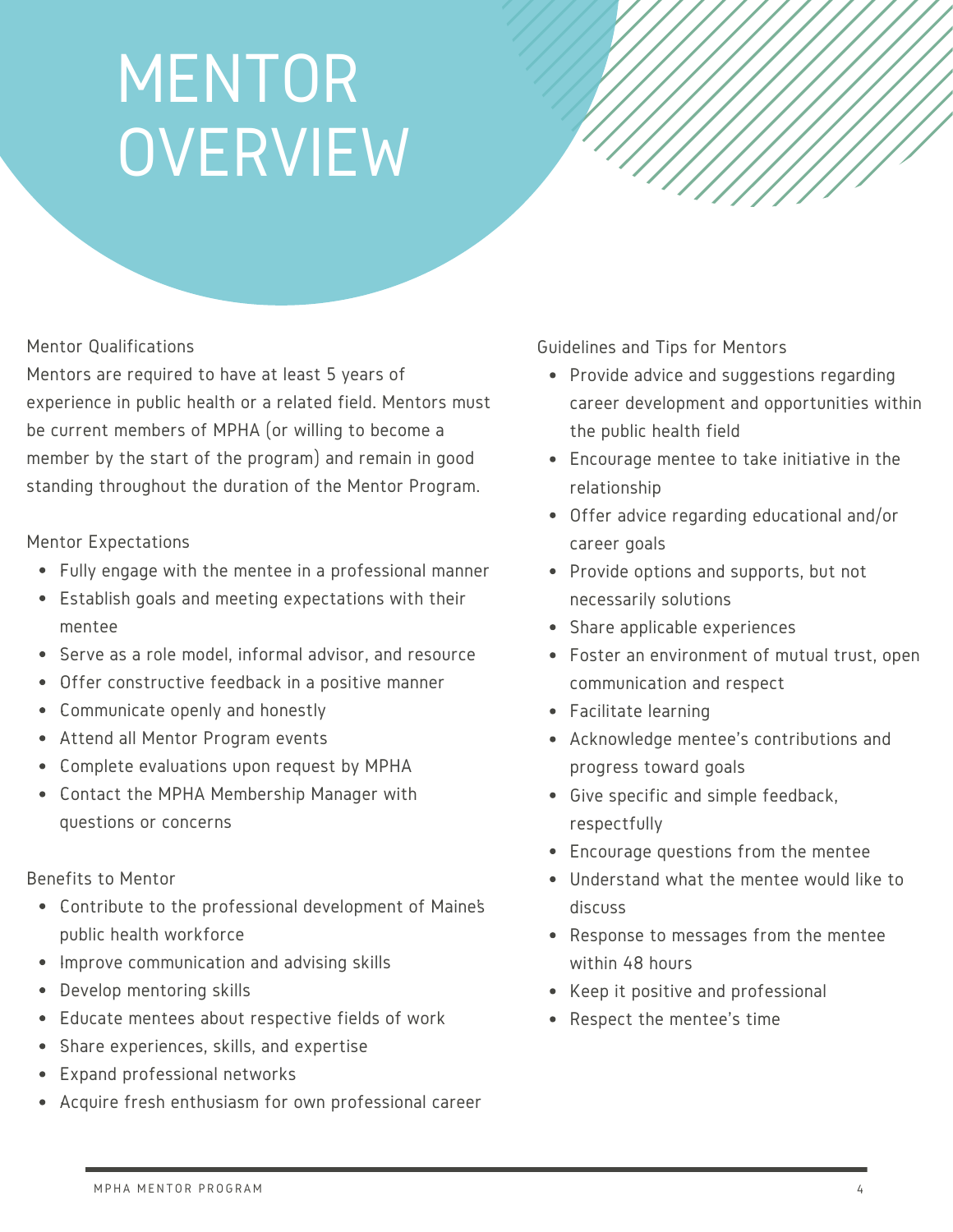### MENTEE **OVERVIEW**

### Mentee Qualifications

Mentees are required to either be pursuing a degree in the field of public health or a related field (undergraduate or graduate) or have entered the field of public health in the past two years. Mentees must be current members of MPHA (or willing to become a member by the start of the program) and remain in good standing throughout the duration of the Mentor Program.

### Mentee Expectations

- ·Fully engage with the mentor in a professional manner
- ·Establish goals and meeting expectations with their mentor
- ·Prepare for each meeting with relevant questions or points of discussion
- ·Communicate openly and honestly
- ·Come to meetings with a positive mindset, ready to learn
- ·Follow through between meetings on recommended tasks, as relevant
- ·Attend all Mentor Program events
- ·Complete evaluations upon request by MPHA
- ·Contact the MPHA Membership Manager with questions or concerns

Benefits to Mentee

- ·Receive 1-1 career and professional guidance and gain practical resources
- ·Participate in discussions regarding career interests
- ·Make connections within Maine's public health field
- ·Connect education and training to professional experience
- ·Discuss a variety of public health careers and workplaces
- ·Receive constructive feedback and advice for professional goals and skills
- ·Improve specific professional skills and knowledge
- ·Explore professional development opportunities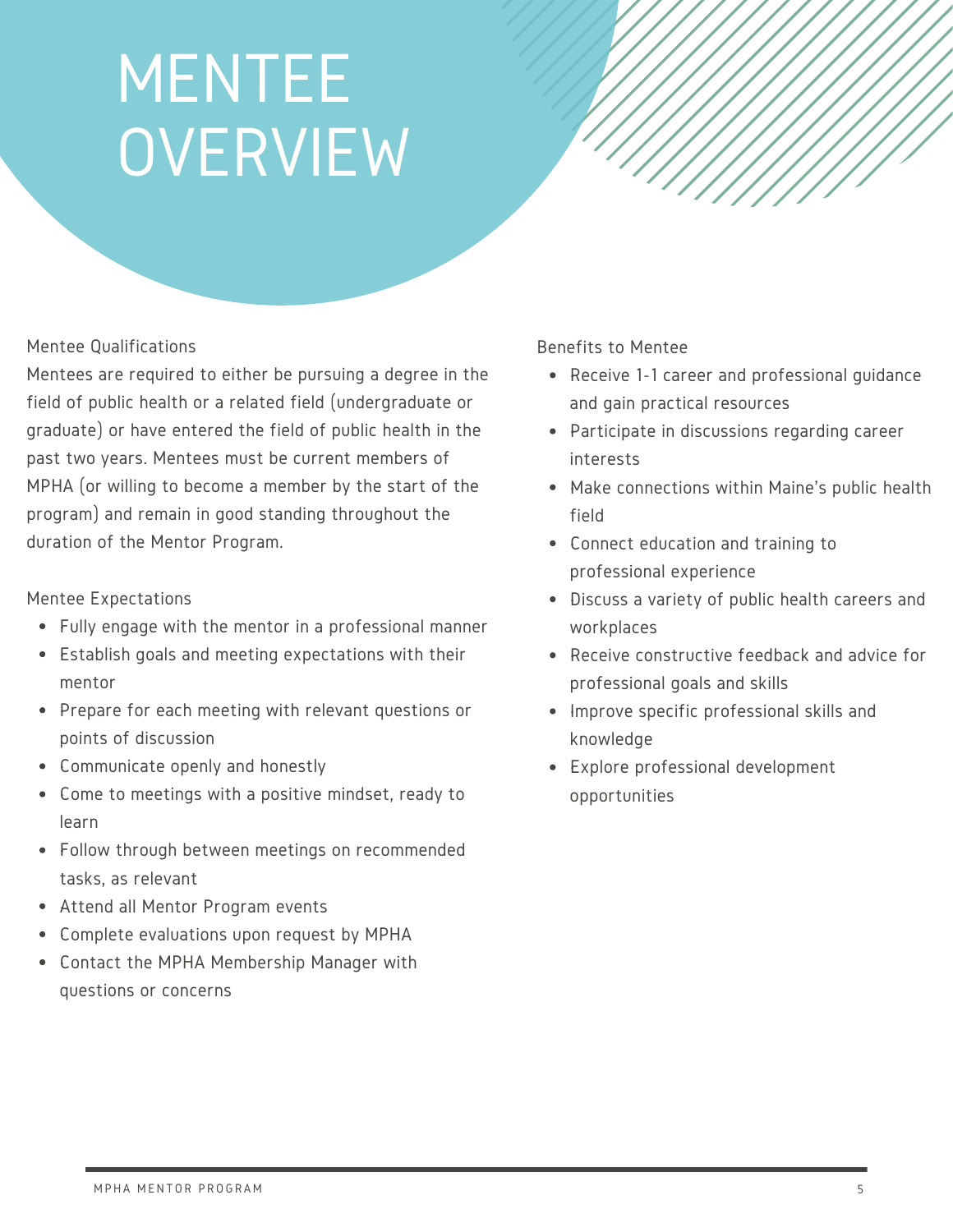### MENTEE **OVERVIEW**

Guidelines and Tips for Mentees

- ·Discuss the experiences the mentor has had in the public health field
- ·Be open to constructive feedback and discussion regarding educational and/or career goals, as well as alternative approaches
- Inquire about the mentor's place of work
- ·Ask questions about types of public health jobs
- ·Attend networking or other public health events with the mentor to learn more about opportunities in the field
- ·Being willing to step outside of comfort zones at networking events
- ·Be respectful and responsible
- ·Respond to messages from the mentor within 48 hours
- ·Ask the mentor for feedback, suggestions, strategies, and resources
- ·Show evidence of following through and utilizing advice
- ·Keep it positive and professional
- ·Appreciate and respect the mentor's time and send thank you notes and emails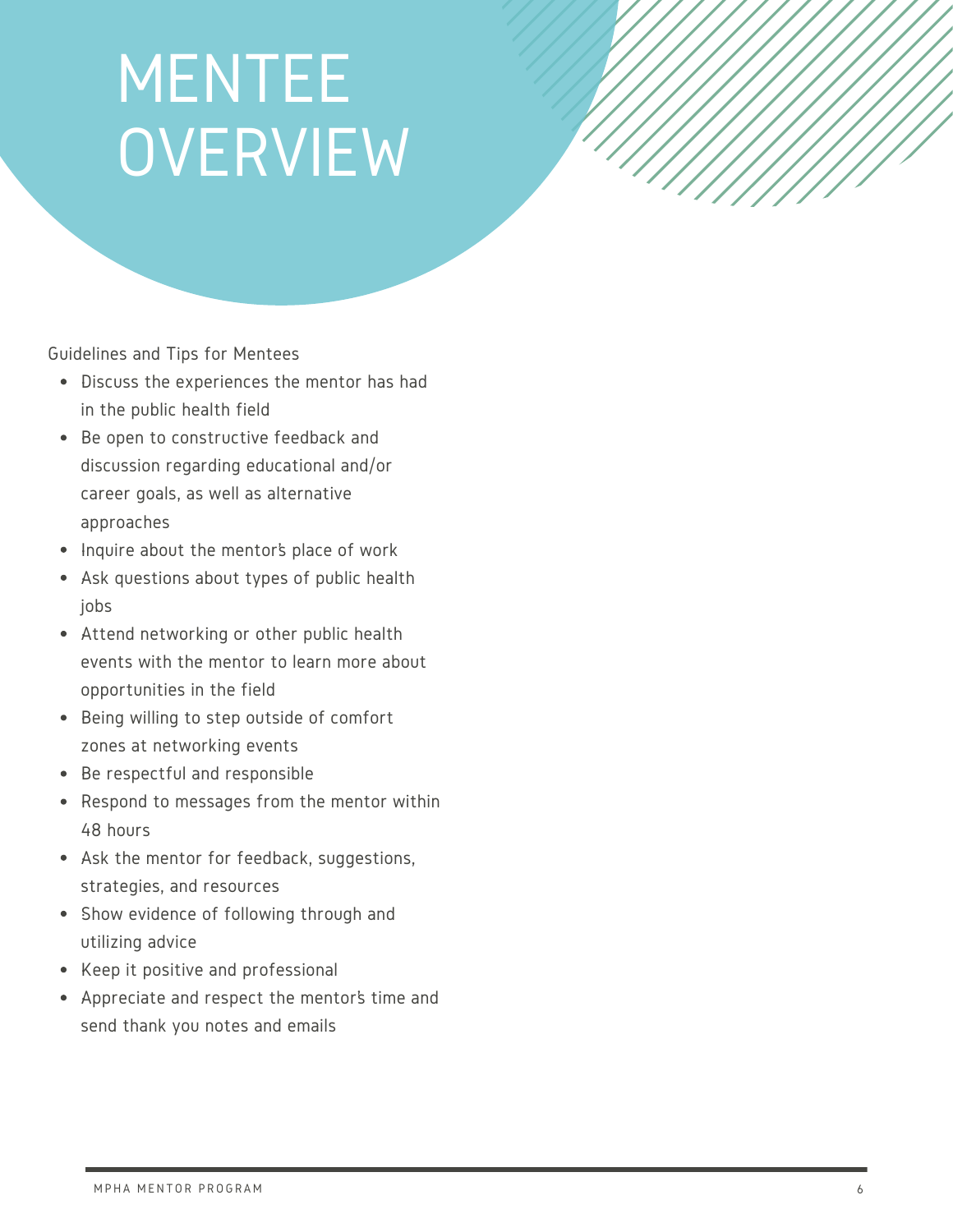### **SUGGESTED** MEETING TOPICS

Suggested Meeting Topics Initial Meeting

- ·Formal introductions
- ·Discuss academic and professional goals, and establish goals for the relationship
- ·Discuss backgrounds and career interest on both sides
- ·Discuss expectations
- ·Agree on a meeting schedule
- ·Determine the best method for communication

Additional Meetings – Professional Development

- Introduce to colleagues or contacts
- Review and provide feedback on mentee's resume/portfolio/CV
- Review mentor's resume/CV/portfolio
- Provide insight into mentor's public health experience
- Develop interviewing or informational interviews skills
- Provide guidance on seeking a job or postdoc
- Discuss public health fields (e.g., academia, non-profit, government, private sector, healthcare)

Additional Meetings – Professional Service

Professional organization and committee involvement

Additional Meetings – Personal Life and Balance Issues

- Discuss how personal and professional life can fit together
- Discuss strategies for time and relationship management

Final Meeting

- ·Discuss how the relationship has been beneficial
- ·Ask for or provide any final feedback
- ·Review goals and progress toward achieving goals
- ·Decide on the next form of the relationship, if any

Stages of Formal Mentoring Relationships:

1 .Build the relationship - Exchange information and establish goals 2. Work toward goals and deepen the engagement

3. End the formal mentoring relationship and plan for the future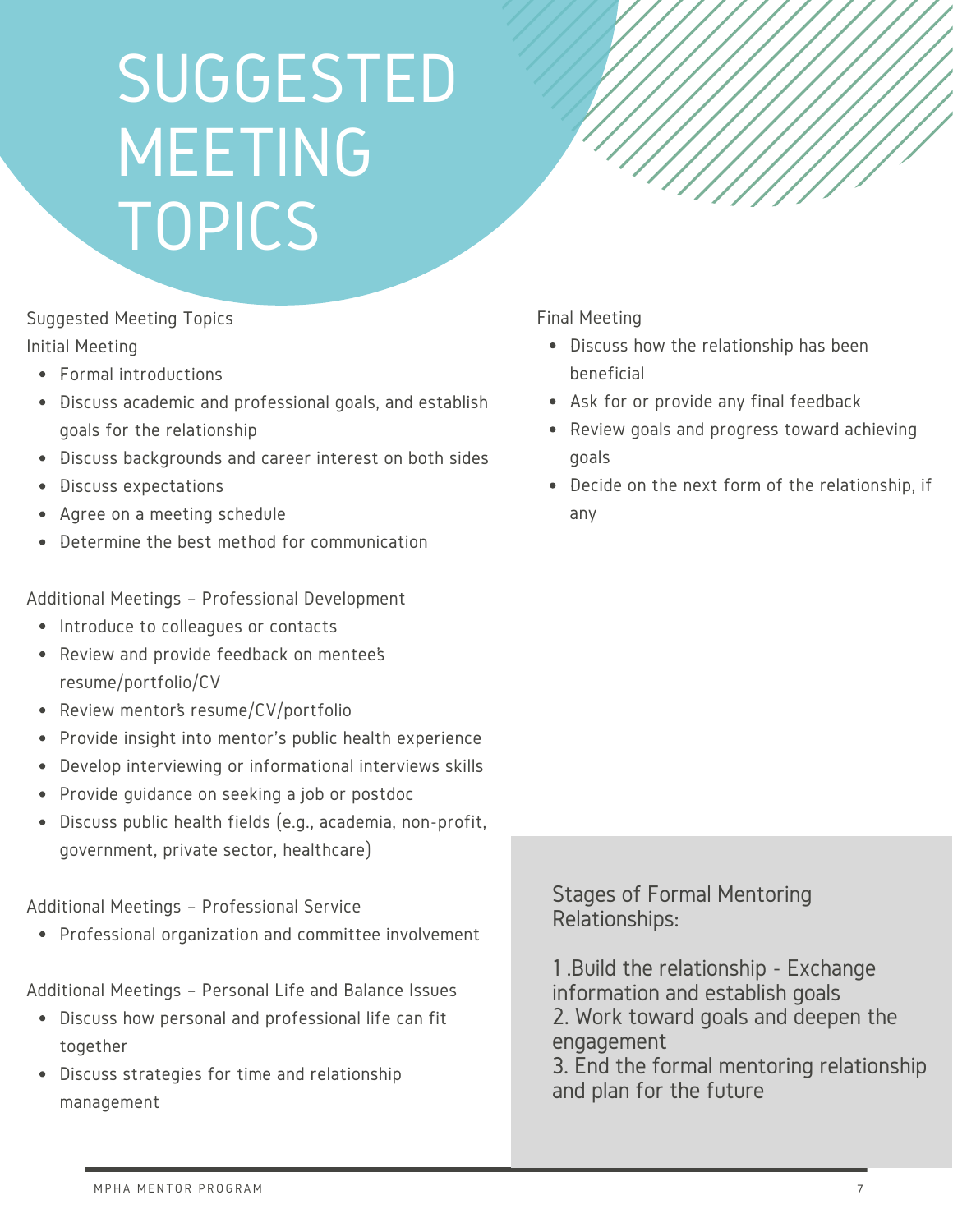# PROGRAM SCHEDULE

### October

- ·Call for mentee and mentor applications
- ·Current Mentor Program pairs encouraged to attend the MPHA Annual Conference together

### November

·Application period closes

### December

- ·Current cohort of Mentor Program ends; complete evaluation
- ·New mentor and mentee pairings are completed

### January

·Mentor Program Kick-Off event – program begins with informational and educational event

### February

·Pairs hold initial meetings, set goals, and establish meeting expectations and schedules

### March

·MPHA check-in on pairs

### April-September

- ·Pairs meet according to their schedules
- ·Facilitated events and check-ins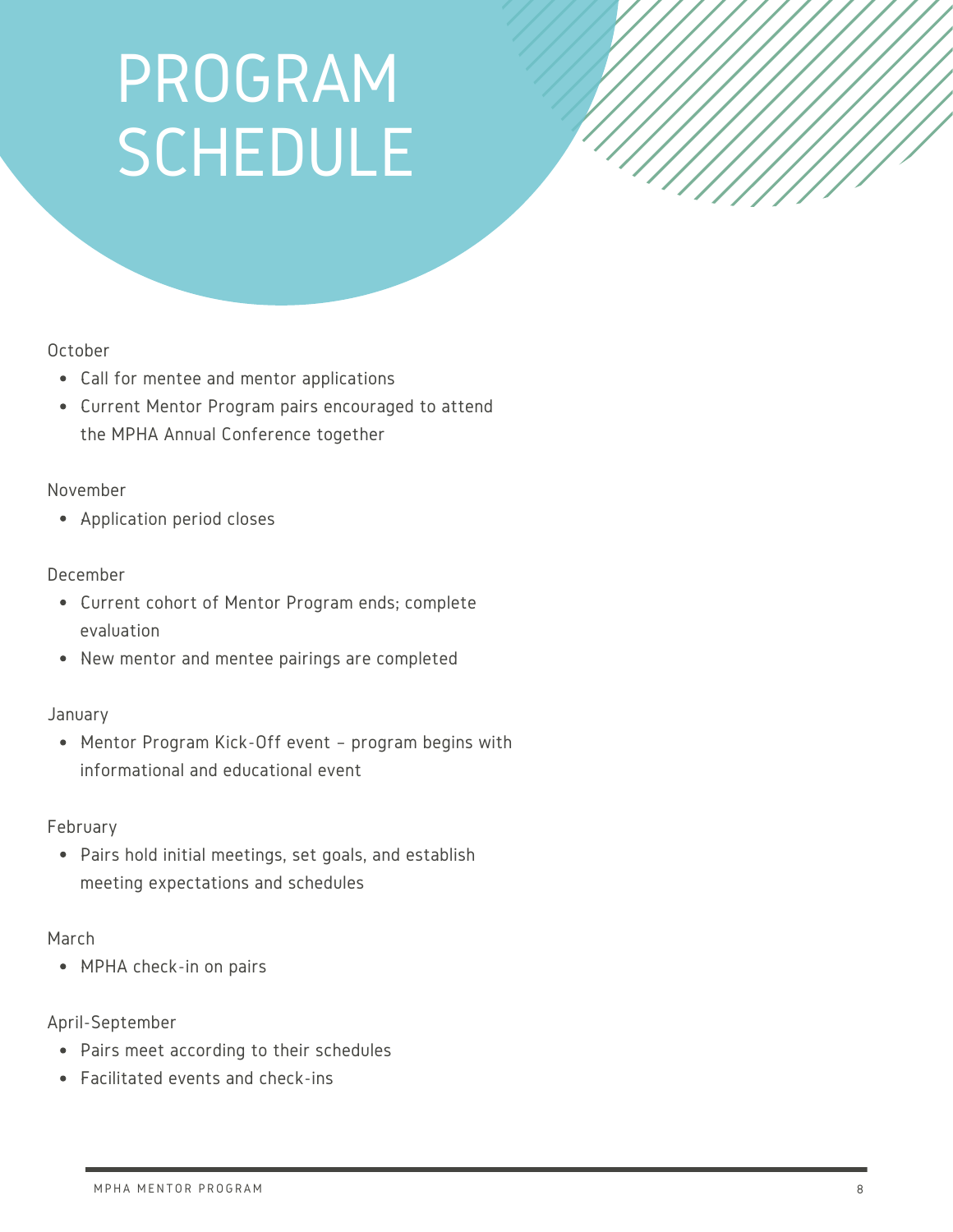### RESOURCES

Planning for and Defining a Mentoring Relationship New Mentees

It is important to spend some time thinking about what you want out of your mentoring relationship(s). Since mentoring may involve both people you know and strangers, the most successful relationships happen when partners have thought through their definition of mentoring, and their own preferences and parameters for their relationships before embarking on such relationships.

Once you have defined for yourself what mentoring means for you, confer with your Mentor and mentoring peers to see whether they share your view of mentoring. Having this initial discussion with your mentoring partners will help to avoid potential problems.

Common problems that surface in mentoring relationships are:

A.Miscommunication, lack of communication: Mentees have been hesitant to "bother" their mentors with "silly questions" when they are obviously such busy people. Conversely, Mentors who were not being asked for help did not want to interfere in their Mentees'lives by seeming pushy, and thus did not contact their Mentees without express invitation. This concern for the mentoring partner's freedom, time and independence can lessen the impact and usefulness of the mentoring relationship. It is important for you to be pro-active in your relationship with your mentors and your peers so that you get what you need. Your mentors cannot begin to help if they do not know your questions and concerns.

B.Expectations: Mentees'expectations for their mentors can be unrealistic. One or two mentors cannot be the only resource on every topic. Mentors should be able to admit they do not have expertise in a particular area but should then look for other people who might be an appropriate resources on that topic.

C.Realities: Remember: if you have been paired with a stranger, this is a somewhat artificial way of establishing a relationship and means that, through no fault of the Mentee or the Mentor, some relationships may not gel as well as others. This possibility is much less likely if you begin your mentoring relationships with a frank and honest discussion about what you want and need, and have the Mentors speak frankly about how they see the role of Mentor.

The following page is designed to help you think through what type of relationship you would like with your Mentor.